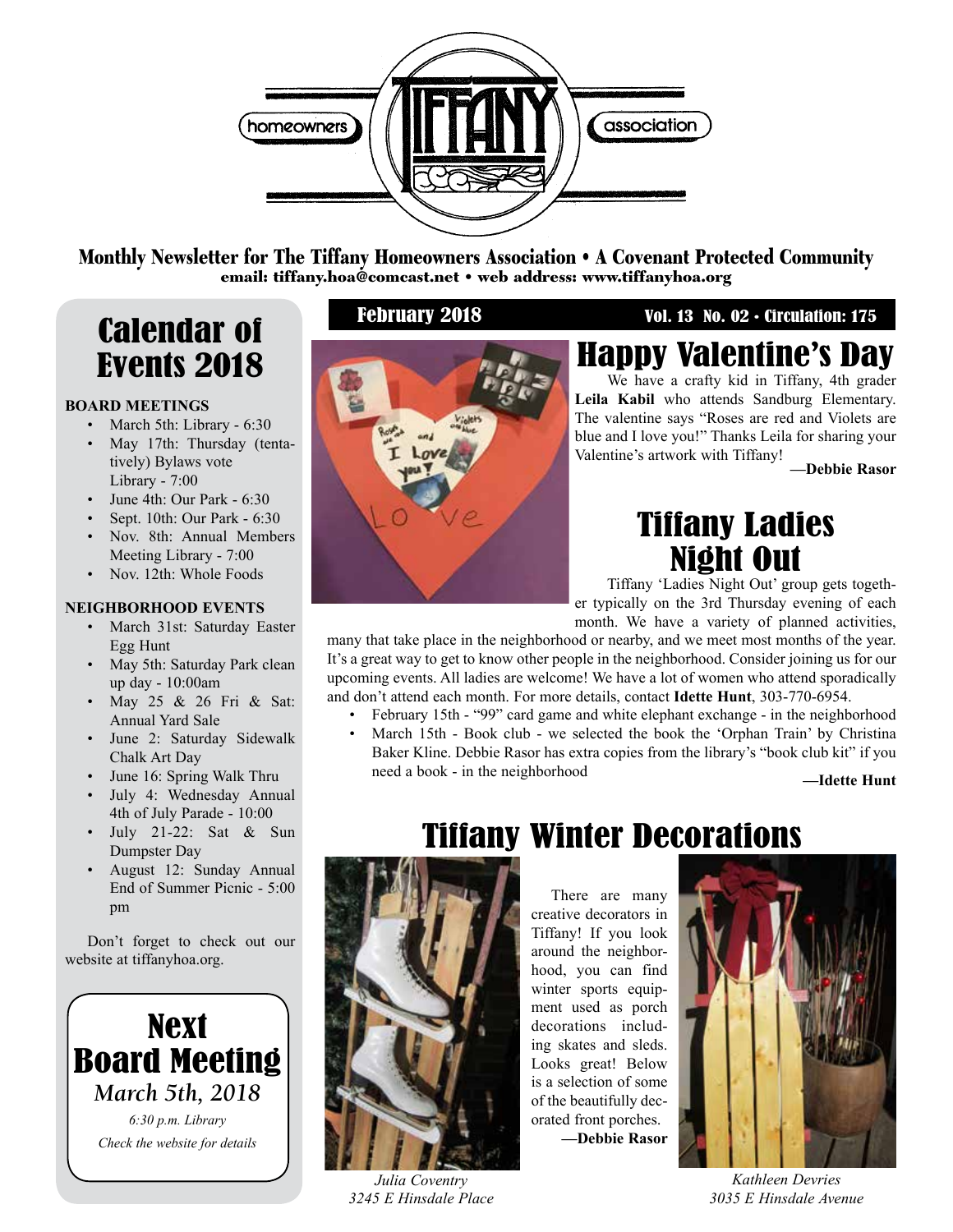## Tiffany Carolers Bring Holiday Joy to Tiffany Neighbors

I had been out on a very cold and snowy night a few days before Christmas and arrived home to discover carolers in front of my house. I grabbed my husband from inside, and we were treated to a Christmas carol by fourteen carolers. They gave us each a candy cane and went on their way. This began in the coolest way. There is a show/cartoon called Teen Titans Go!

Tiffany resident, Karson Hilgert is a third grader, and she and her mom, Deb Hilgert, watch the show. It had a very funny Christmas carol on the show, and they have fun singing the song, a lot, even in January. Since such a funny Christmas carol should be shared, they sang it to the others at the morning bus stop, then came the idea that the group should go caroling. Deb and Karson couldn't go, so Blair Austad finished organizing the project. They had candy canes for the people they visited and hot cocoa for themselves to battle the snow and cold. They had good reactions from the people they visited. People were surprised, and touched by this unselfish gift.

Jim and I agree that it was magical to stand on our porch and be sung to while it snowed. During the evening, one Tiffany household turned over all of their leftover Halloween candy, which was an unexpected bonus for the eight kids in the group. This talented group included the **Austads**, the **Warlicks**, and the **Pfanstiels**. They plan to go out again in December with a larger group. So I will be ready for them with plenty of candy. Maybe they will come to your house.

**—Carol Klutho**

## Thanking our Volunteers!

The holiday decorations looked great this year! Thanks to the team that took them down and organized them for next year: **Ellen & Pat Albert**, **Megan, Leila, & Jack Kabil**, and **Stan & Debbie Rasor**.

**—The Board**

### **Littleton Public Schools The Village at Ames Preschool**

- þ District Approved/Researched Based Curriculum
- Traditional School Year Calendar
- þ Out of District Familes Welcome
- **Ø** Free/Reduced Funding Available
- þ Colorado Shines Quality Level 4

### **OPTIONS:**

- Ÿ **Half day 8:45 11:45 or 12:30 3:30**
- Ÿ **Full day 8:45 3:30**
- $\bullet$  Full day plus extended day 7:00 5:30



## Tiffany Homeowners Association Directors and Volunteers

**www.tiffanyhoa.org • PO Box 3392, Centennial 80161** Contact any board member by email, tiffany.hoa@comcast.net **President:** Roberta Allen, rallen.montana@yahoo.com .....303-779-0361 **Past Pres, Treas., Maint:** Tom Wood .......................................303-721-8421 Sec: Mike Wood, Michael\_james\_wood@hotmail.com...........720-639-2467 **At Large:** Jeffrey Huston, jdh7421@msn.com ........................303-332-1932 **At Large:** Larry Devries, devrieslarry@gmail.com.................303-870-1022 **\*\*\*\*\*\*\*\*\*\*\*\*\*\*\*\*\*\*\*\*\*\*\*\*\*\*\*\*\*\*\*\*\*\*\*\*\*\*\*\*\*\*\*\*\*\*\*\*\*\*\* ACC Committee:** Dan Westoff, Chair: dan.westhoff@lmco.com, 303-770-7649 Sue Eisen: Susie.e@mail.com, 303-475-8956 Alan Siderius: alansiderius@gmail.com, 303-694-4202 **\*\*\*\*\*\*\*\*\*\*\*\*\*\*\*\*\*\*\*\*\*\*\*\*\*\*\*\*\*\*\*\*\*\*\*\*\*\*\*\*\*\*\*\*\*\*\*\*\* Bookkeeper:** Shel Spiegelman...................................................720-291-5500 **Welcome Committee:** Barb Grauell .........................................303-694-6369 **Newsletter Editor:** Caitlin M. ....................thetiffanynewsletter@gmail.com **Newsletter Coordinator:** Debbie Rasor.................. debrasor13@gmail.com **Ladies Night Out:** Idette Hunt .......................................................................... **Webmaster:** Roberta Allen ........................................................303-779-0361 **Events Coordinator:** Roberta Allen .........................................303-779-0361

**Remember – Tiffany is a covenant-controlled community. You need to contact an ACC member whenever you change the visual appearance of your home, including your backyard changes. The ACC request form is on our web site or you can call an ACC member to get one as well. Roof replacements must be approved by the ACC prior to beginning the work. Thank you – The Tiffany Board**

#### News Articles

The deadline for news articles is the 15th of the month before the next month's issue, except for the Jan. issue which is Dec. 6th. Please email news articles to the editor at **thetiffanynewsletter@gmail.com.** Articles can be no longer than 250 words and must have the author's name and phone number attached. **All articles must be approved by the editor for publication, or as space permits.** 

### Advertising

The deadline for advertisements is the 15th of the month for the next month's issue, except for the Jan. issue which is Dec. 6th.

To place an ad, call **Colorado Lasertype, 303-979-7499.**

#### Email: **getinfo@coloradolasertype.com**

To find ad rates and discounts, go to

#### **www.ColoradoLasertype.com**

and click on the "Advertising Rates" link.

*The Tiffany Homeowners Association newsletter* is published monthly by the Tiffany Homeowners Association, a non-profit homeowners association. Appearance of an advertisement in this publication does not constitute a recommendation or endorsement by the publisher or the association of the goods or services offered therein. The opinions expressed in this newsletter are those of the individual authors and not of the Board of Directors of your association or the publisher. Neither the Board, publisher nor the authors intend to provide any professional service or opinion through this publication.

### See Something Wrong?

If you see anything in our neighborhood that needs attention, such as a water leak or something broken, please call a Board Member to let us know. We try to keep a close watch on everything but your help is always appreciated. Thank you. **— The Tiffany Board**

The Board voted to approve a policy that requires garbage pick up on one day a week. Many residents have been concerned that it is a safety issue having so many huge trash trucks zooming through our small neighborhood 5 days a week. It is also a noise and air pollution issue. The Board is requesting that all trash pickup occur on Tuesdays. Residents can pick whatever trash company they want, but their pick up day must be on a Tuesday. This policy will be enforced on July 1, 2018,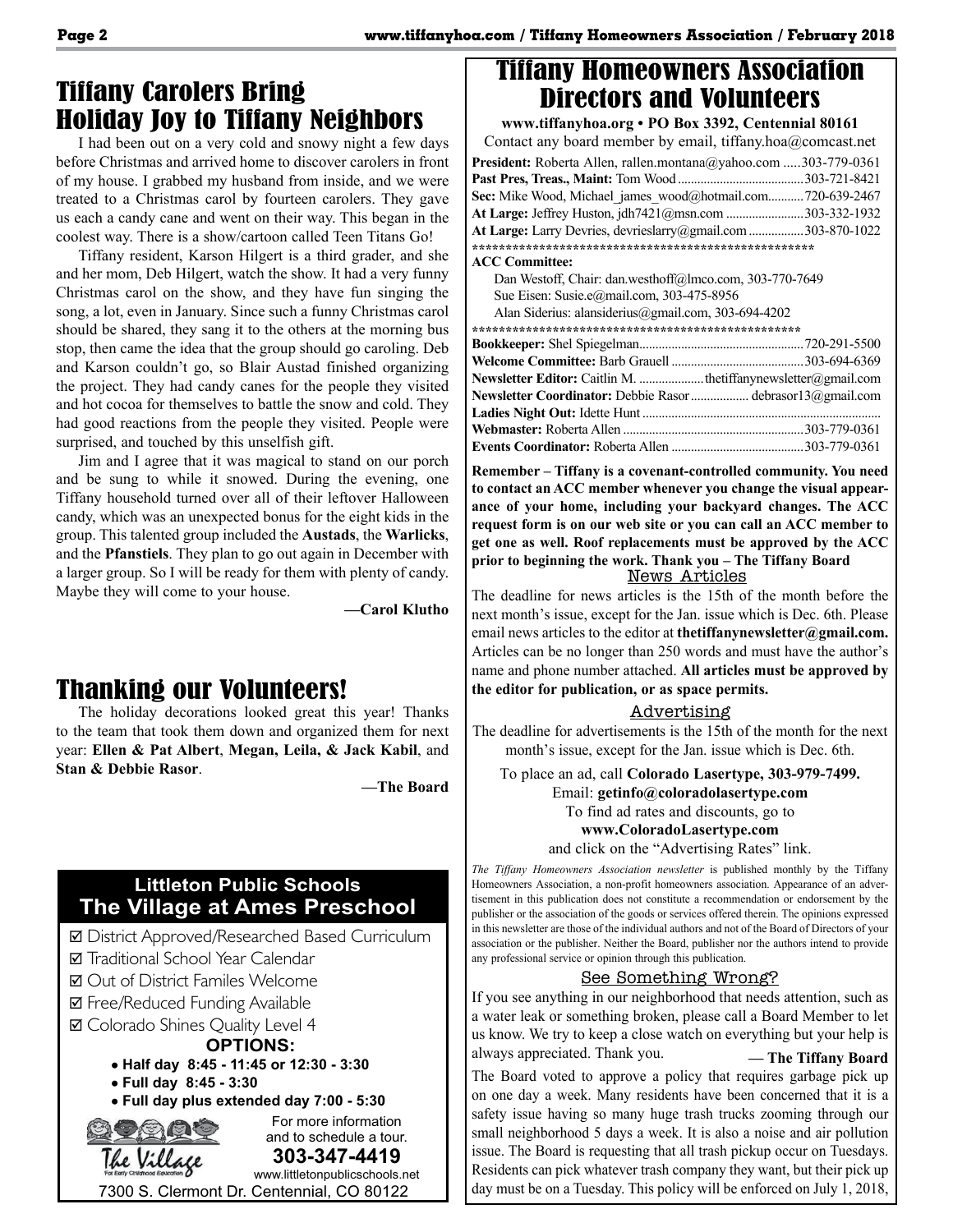## CenCON Update (January 22, 2018 Meeting)

CenCON is an umbrella organization of Centennial's neighborhood associations. It was formed in 2001 to review development plans and to serve as a conduit for information to neighborhoods.

**Arapahoe Sheriff:** Events - February 10th polar plunge at Aurora Reservoir to raise money for Special Olympics; Feb 28th Coffee with a Cop; Adult Citizen's Academy - behind the scenes look at the Sheriff's office - taking applications for 2018. 19 armed robberies University to Yosemite (Dec 24 - Jan 17); he was arrested. 2517 E Caley - Burglary arrest; Arapahoe County Sheriff help backfill for Douglas County during the officer shooting at County Line Road. Police dog, Thor, died after 6 ½ years on the force.

**Arapahoe Library District:** Arapahoe Library went fine free on January 16th. If you don't return the item within 30 days after the due date you will get a bill for the replacement cost of the item. They don't want fines to be a barrier to using the library. Fines are less than 1% of the budget; STEAM (science, technology, engineering, arts, math) kits are now available on topics such as: geology, bugs, astronomy, and weather.

**South Suburban:** Board election on May 8th. 5 member board and 3 are term limited. Need to apply by March 2nd. You must be 18, registered voter, and live in the district. You need to be willing to campaign; Giving away 2 free Zamboni lessons - go to the Facebook page ssprdco to enter; March 15th career fair at Inn at Hudson Gardens - retirees welcome; Matching gift program is open and deadline is March 2nd.

**Littleton Fire Protection District:** Presented by Tiffany resident **Keith Gardner** - Election on May 8th to merge the Littleton Fire Protection District with South Metro which would mean a mill levy increase. (No mill levy change since 2004 when it went up 1 mill.) Currently 7.678 mill (\$55/\$100K home value) up to 9.25 mill (\$66/100K). If the measure is defeated in May, then there will be another election in November 2019. 2 board seats up for re-election. It will be a walk-in election, but you can request a mail ballot. If this passes, our ISO (insurance services offices) rating will move from 2 to 1 (which is the very best). Only 53 fire districts nationwide are certified and an ISO of 1. Talk to your insurance carrier to see if there is a decrease in your homeowner's insurance based on an improved ISO rating which means that increased mill levy amount may be offset by your insurance savings.

**President's Report:** Rhonda Livingston elected as new VP for Plans. Tammy Maurer left this position because she was elected as our new council person for District 2. There are currently 42 CenCON member neighborhoods.

Also discussed a proposed Arapahoe County plan (it's in unincorporated Arapahoe County not Centennial) for UC Health at 167 Inverness Drive West just south of Dry Creek. (Across I-25 from IKEA) They expect 7500 people to drive to this new proposed facility everyday.

**—Summarized by Debbie Rasor**



# **Winter is Here!**

Our GreenEarth Cleaning system keeps your colors true and your fashion green.

**7438 S. University Blvd. Centennial, CO 80122** *Next to Albertson's*

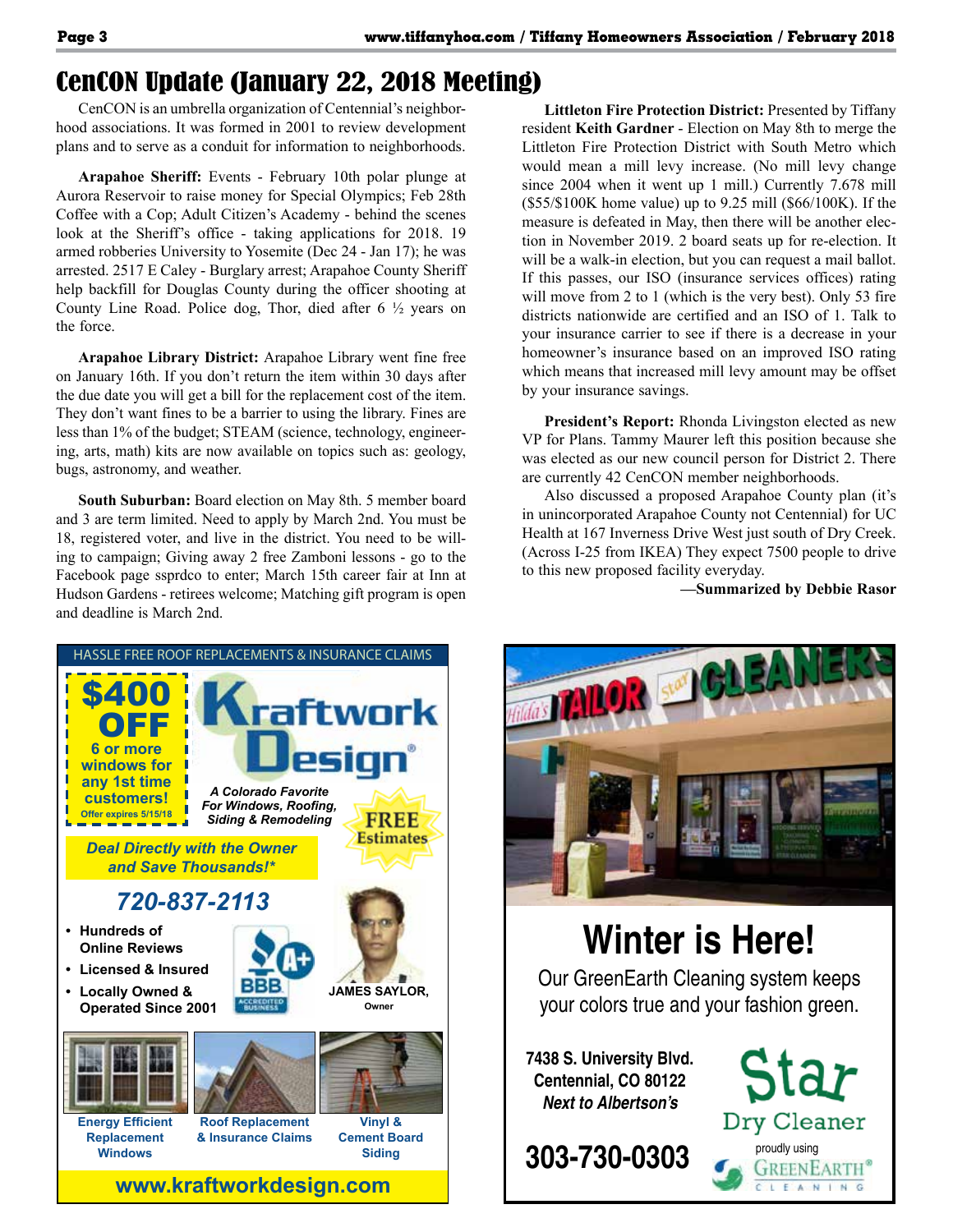### AHS Events

Check out what's going on this month at Arapahoe High School! Bring your family to these nearby events:

- 2/3 (2 pm): Girls Varsity Basketball @ AHS Gym
- 2/7 (5:30 pm): Girls Varsity Basketball @ AHS Gym
- 2/7 (7 pm): Boys Varsity Basketball @ AHS Gym
- 2/9 (5:30 pm): Girls Varsity Basketball @ AHS Gym
- 2/9 (7 pm): Boys Varsity Basketball @ AHS Gym
- $2/14$  (7 pm): Girls Varsity Basketball  $\omega$  AHS Gym
- 2/16 (7 pm): Boys Varsity Basketball @ AHS Gym
- 2/27 (7-9 pm): Band and Orchestra Concert @ AHS Theatre

These are just a few of the activities going on this month! Check out the LPS calendar of events for more information: https://goo.gl/iZWe5M

**—Caitlin McKoy**

## Trash Cans

Please do not put your trash cans in the street until the night before pick up and please return your trash cans the evening of pick up. Please do not leave them outside longer than need be. Also remember that Centennial now has a new ordinance requiring lids on trash cans to prevent rodents and blowing trash. Thank you.

**—The Board**

**L asertype C olorado**

Your neighborhood newsletter publisher



Advertising in your neighborhood newsletter works!

Reach your neighbors or any of our 40 neighborhoods every month with our inexpensive, effective advertising!

Check us out at www.coloradolasertype.com 303-979-7499 getinfo@ColoradoLasertype.com

## Tiffany Neighborhood Corner

We are starting a new article this month with the purpose for you to share information with the neighborhood. Have information to share? Are you new to Tiffany? Leaving Tiffany? Starting School? Graduating? Recuperating from surgery? Have a recommendation? Having an art show? Please contact the Debbie Rasor to include your notice.

- Some people continue to ask about **Sheldon Spiegelman.**  He was re-married  $2 \frac{1}{2}$  years ago and moved to Highlands Ranch. Since he is not a Tiffany resident, he is no longer on the board but continues as Tiffany's bookkeeper.
- Resident **Joe Coffelt** recently passed away. Our sympathies go out to Helen.
- **Shannon Walsh** wants to let people know about the cute store called Vintage Decor & Craftery. The store has decor and gift items as well as classes. It's in the Albertson's shopping center near the shipping store.



## **Need to Update Your Will?**

We specialize in wills and trusts, estate planning and probate.

*Free initial consultation. Evening and Saturday appointments available.*

### **Call 303-794-5901**



**Patrick M. Plank,** *Attorney at Law* 26 West Dry Creek Circle, Suite 420<br>Littleton, CO 80120 www.denver www.denverwills.com



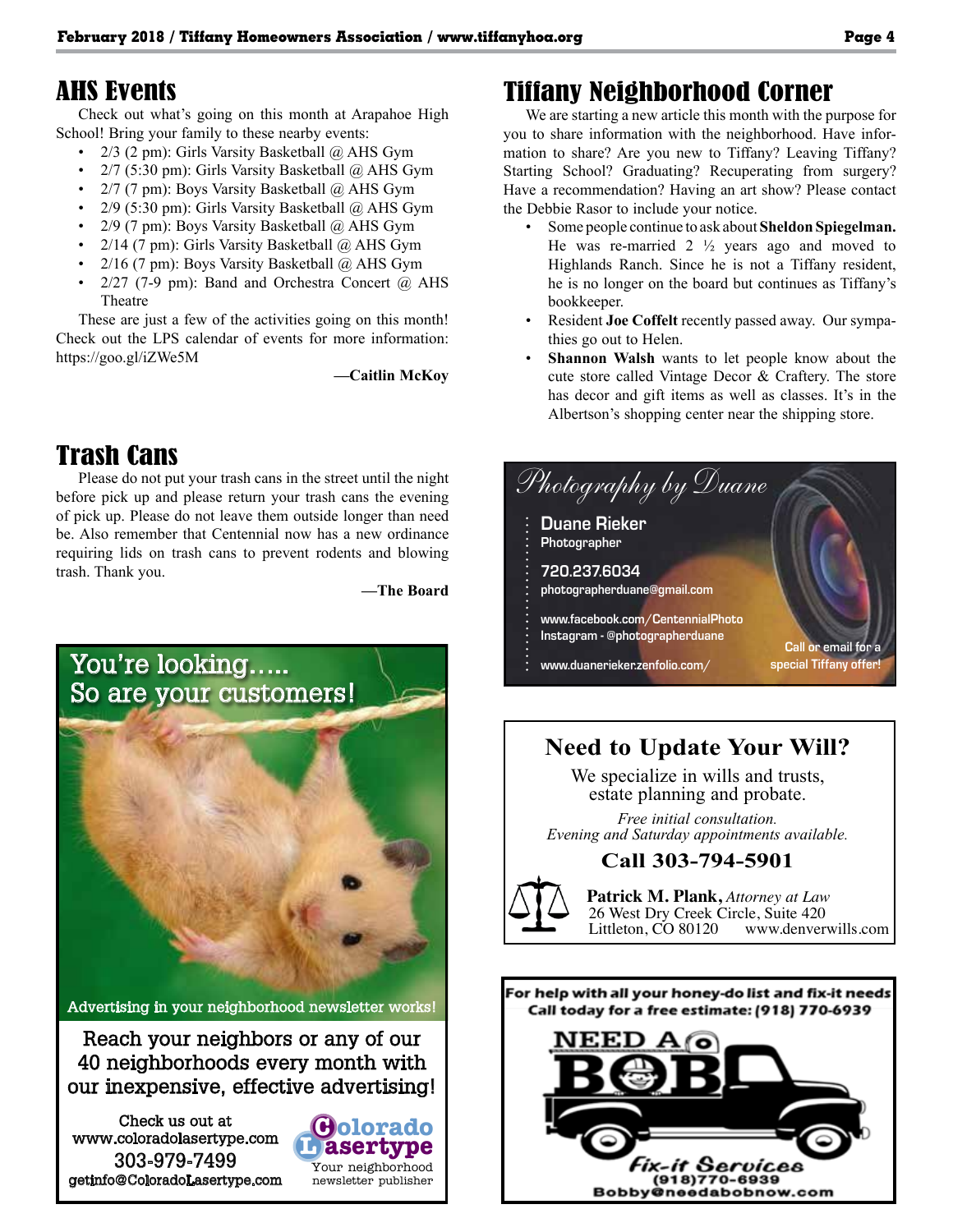### CLASSIFIEDS: The perfect way to advertise your small or large business! Ads are inexpensive and reach many homes! Call or email us today!

Classified ads are \$3.00/line (about 40 characters/line). Contact Colorado Lasertype at **303-979-7499** or **getinfo@ColoradoLasertype.com** to place an ad. To view our display ad prices, visit our website at **www.ColoradoLasertype.com**. The deadline for placing a classified or display ad is the 15th of the month for the next month's issue (i.e., 15th of Sept. for Oct. issue), except the January issue, which has a deadline of December 6th. Residents placing ads to sell household items are not charged a fee.

**Fall/Spring yard cleanup.** Trimming shrubs, clean flower beds, will consider other projects. Experienced/references. Greg 720-404-8032.

**REMINGTON PAINT -** Specializing in Fine Detail Oriented Painting of your Home. Honest, Reliable, and Affordable. Licensed/Insured. 40+ Years Exp. Free Estimates. 720-306-1798.

**OB PAINTING.** Interior/Exterior. Free Estimates. Rob: 303-986-8198

**Mike the Plumber -** Your reliable neighborhood plumber for 14 yrs. Competitive rates. Free estimate. 720-422-8139

**Allison Cares. Your Personal Assistant.** \*Home health care \*Child care \*Yard work/ cleanup \*Snow shoveling \*Housecleaning/organizing \*Property management/maintenance \*Clean move-outs/move-ins \*Errands \*No job too big or too small \*I care about all your family needs. Call for an estimate. 303-875-7271. allisonfultoncares@yahoo.com.

**QUEEN PILLOWTOP MATT/BOX SET.** Brand new in plastic. Retails \$529, asking \$265. Also, **NEW KING SIZE pillowtop set.** Retails \$699, asking \$385. 303-742-4860.

#### **Highlands Pride Painting- 303-738-9203**

**Haul it 4 less.** Junk/Debris Removal 4 less. We take all furniture, junk & yard debris & Hot Tubs. Cheap appliance removal. Not much more than a roll off-we do labor. Peter 303-249-1980. **www.haulit4less.com.** 

**House & Carpet Cleaning: 3/292-0115**

**LEE'S PAINTING -** Complete Residential Specialists, Excellent Refs, 303-915-5586

**Drywall - Basement finishes - Remodeling.**  Years of exp. w/ refs. Gary 303-829-6363

## Library February Events

There are many events at Southglenn Library.

- AARP Tax Assistance various dates and times
- Little Explorers art ages 2-5, February 3rd (10-11 am)
- Valentine's crafts ages 5-12, February 14th (6-7 pm)
- Fandom Fun crafts ages 9-17, February 23th (4-5:30 pm)

## One Hour a Year

I am putting together a list of volunteers who are willing to give one hour a year to helping out Tiffany. I've received a few names but we would like to get more names of potential helpers. Are you interested? Please text 303-815-0054 or email rallen. montana@yahoo.com and give us your name and contact info.

**—Roberta Allen**

# This Space **Intentionally** Left Blank for Teen Services

### C470 Construction

University, Broadway, Big Dry Creek, Erickson and Yosemite Bridge Widenings - The bridges over University, Broadway, and Big Dry Creek have been widened. Work on the Acres Green, Yosemite and Erickson bridge widenings are well underway. Lane closures on Acres Green, Yosemite and Erickson can be expected.

**Lucent to Quebec -** Construction continues between Lucent and Quebec including trail reconstruction, temporary barrier and restriping, earthwork and drainage operations, retaining and noise wall construction, subgrade treatment in preparation for concrete paving, sign caissons, temporary asphalt paving, and ITS work including ramp meters, cameras, Variable Message Signs, and closed circuit TV caissons.

**High Line Canal Trail Now Open -** The High Line Canal Trail is again available to use.

**Mary Carter Greenway Trail Closures -** The Mary Carter Greenway Trail will be closed intermittently under the South Platte River Bridges as crews replace the existing east and westbound bridges.

**—From the CDOT Newsletter**

### Happy Fat Tuesday

This year the revelry of the carnival season will culminate on Tuesday, Feb. 13, in celebrations around the world before the start of Lent.

In the United States, the city of New Orleans is the capital for all things Mardi Gras, which is French for "Fat Tuesday." Although the city has roots deeply centered in French heritage, it was not the first American city to host this event. French-Canadian explorer Pierre Le Moyne d'Iberville is rumored to have held the first Mardi Gras in a location about 60 miles downriver. Years later, settlers along with French soldiers would continue the practice by donning masks and enjoying festivities in the newly established town of Mobile, Alabama.